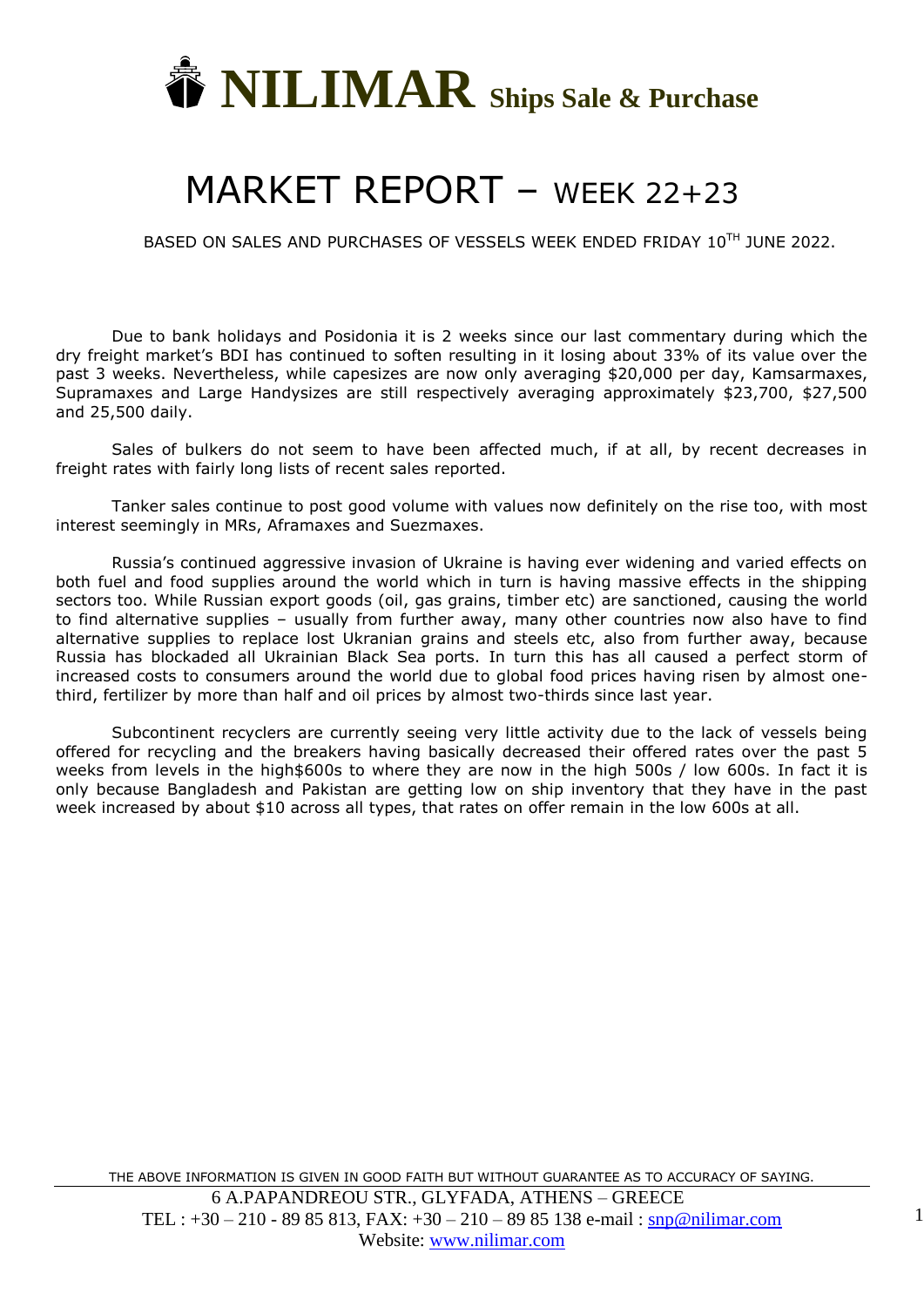## **NILIMAR Ships Sale & Purchase**

| <b>SECOND-HAND SALES TANKERS</b>  |            |                             |                             |                                |                       |                                             |                                                                        |  |  |  |
|-----------------------------------|------------|-----------------------------|-----------------------------|--------------------------------|-----------------------|---------------------------------------------|------------------------------------------------------------------------|--|--|--|
| <b>VESSEL'S NAME</b>              | <b>DWT</b> | <b>YEAR</b><br><b>BUILT</b> | <b>YARD</b>                 | <b>COATED</b>                  | <b>PRICE</b><br>USD\$ | <b>BUYERS</b>                               | <b>COMMENTS</b>                                                        |  |  |  |
| <b>DUQM</b>                       | 310,084    | 2008                        | IMABARI, JAPAN              | N/A                            | 39.00M                | <b>CHINESE</b>                              | <b>BWTS FITTED</b>                                                     |  |  |  |
| <b>NORDIC MOON</b>                | 160,200    | 2002                        | SAMSUNG, S. KOREA           | N/A                            | 16.00M                | <b>UNDISCLOSED</b>                          | <b>SS DUE 08/22</b>                                                    |  |  |  |
| <b>MARVIN STAR</b>                | 157,985    | 2009                        | HYUNDAI, S. KOREA           | N/A                            | 26.40M                | <b>GREEK</b><br>(TRANSMED)                  | <b>VIA AUCTION</b>                                                     |  |  |  |
| <b>RIDGEBURY</b><br><b>ASTARI</b> | 149,991    | 2002                        | NKK, JAPAN                  | N/A                            | 15.50M                | <b>UNDISCLOSED</b>                          | <b>SS/BWTS DUE</b><br>07/22                                            |  |  |  |
| <b>GODAM</b>                      | 113,553    | 2006                        | SAMSUNG, S. KOREA           | N/A                            | 22,00M                | <b>UNDISCLOSED</b>                          | <b>BWTS FITTED</b><br>ICE 1A                                           |  |  |  |
| <b>SILVER</b>                     | 107,507    | 2010                        | TSUNEISHI, JAPAN            | N/A                            | 27.50M                | <b>UNDISCLOSED</b>                          | <b>BWTS FITTED</b>                                                     |  |  |  |
| <b>RUMFORD</b>                    | 107,505    | 2012                        | TSUNEISHI, JAPAN            | <b>EPOXY</b>                   | 32.70M                | <b>GREEK</b><br>(THENAMARIS)                | <b>BWTS FITTED</b>                                                     |  |  |  |
| <b>SEA BEECH</b>                  | 106,138    | 2003                        | TSUNEISHI, JAPAN            | N/A                            | 15.50M                | UNDISCLOSED                                 |                                                                        |  |  |  |
| <b>BARONESS</b>                   | 105,335    | 2011                        | SUMITOMO, JAPAN             | N/A                            | 33.00M                | <b>UNDISCLOSED</b>                          | <b>BWTS FITTED</b>                                                     |  |  |  |
| <b>CYGNUS</b>                     | 51,218     | 2007                        | <b>STX JINHAE, S. KOREA</b> | <b>EPOXY</b>                   | 15.00M                | <b>GERMAN</b><br>(LEAONHARDT<br>& BLUMBERG) | <b>ENBLOC</b>                                                          |  |  |  |
| <b>SEXTANS</b>                    | 51,215     | 2007                        | <b>STX JINHAE, S. KOREA</b> | <b>EPOXY</b>                   | 15.00M                |                                             | <b>BWTS FITTED</b>                                                     |  |  |  |
| ST.JACOBI                         | 50,209     | 2014                        | SPP SACHEON, S. KOREA       | <b>EPOXY</b>                   | 24.50M                | <b>UNDISCLOSED</b>                          | <b>DPP</b><br><b>DEEPWELL</b><br><b>BWTS FITTED</b>                    |  |  |  |
| <b>SABREWING</b>                  | 49,323     | 2004                        | NAIKAI, JAPAN               | <b>ZINC</b><br><b>SILICATE</b> | 9.50M                 | <b>UNDISCLOSED</b>                          | <b>METHANOL</b><br><b>BWTS FITTED</b>                                  |  |  |  |
| <b>PACIFIC</b><br><b>DIAMOND</b>  | 47,917     | 2010                        | IWAGI ZOSEN, JAPAN          | <b>EPOXY</b>                   | 18.00M                | <b>UNDISCLOSED</b>                          | <b>BWTS FITTED</b><br><b>PUMPROOM</b>                                  |  |  |  |
|                                   |            |                             |                             |                                |                       |                                             |                                                                        |  |  |  |
| <b>MAERSK</b><br><b>CAELUM</b>    | 45,999     | 2016                        | <b>HYUNDAI, S. KOREA</b>    | <b>EPOXY</b>                   | 230.00M               | <b>S. KOREAN</b><br>(KMARIN)                | <b>ENBLOC</b>                                                          |  |  |  |
| <b>MAERSK</b><br><b>NAVIGATOR</b> | 45,999     | 2016                        | <b>HYUNDAI, S. KOREA</b>    | <b>EPOXY</b>                   |                       |                                             | <b>BWTS FITTED</b>                                                     |  |  |  |
| <b>MAERSK</b><br><b>SEAFARER</b>  | 45,999     | 2016                        | <b>HYUNDAI, S. KOREA</b>    | <b>EPOXY</b>                   |                       |                                             | <b>DEEPWELL</b>                                                        |  |  |  |
| <b>MAERSK</b><br>CUMULUS          | 39,999     | 2016                        | <b>HYUNDAI, S. KOREA</b>    | <b>EPOXY</b>                   |                       |                                             |                                                                        |  |  |  |
| <b>MAERSK</b><br><b>NIMBUS</b>    | 39,999     | 2016                        | <b>HYUNDAI, S. KOREA</b>    | <b>EPOXY</b>                   |                       |                                             |                                                                        |  |  |  |
| <b>MAERSK</b><br><b>STRATUS</b>   | 39,999     | 2017                        | <b>HYUNDAI, S. KOREA</b>    | <b>EPOXY</b>                   |                       |                                             |                                                                        |  |  |  |
| <b>MAERSK</b><br><b>CIRRUS</b>    | 39,999     | 2017                        | <b>HYUNDAI, S. KOREA</b>    | <b>EPOXY</b>                   |                       |                                             |                                                                        |  |  |  |
| <b>MAERSK ALTUS</b>               | 39,999     | 2017                        | <b>HYUNDAI, S. KOREA</b>    | <b>EPOXY</b>                   |                       |                                             |                                                                        |  |  |  |
| ANGEL NO. 6                       | 45,663     | 2005                        | SHIN KURUSHIMA, JAPAN       | <b>EPOXY</b>                   | 9.40M                 | <b>UNDISCLOSED</b>                          | <b>CPP</b><br><b>DEEPWELL</b><br><b>BWTS FITTED</b><br>PARTLY UNHEATED |  |  |  |
| <b>HANS SCHOLL</b>                | 40,250     | 2004                        | SHINA, S. KOREA             | <b>EPOXY</b>                   | 8.10M                 | <b>UNDISCLOSED</b>                          | <b>CPP</b><br><b>DEEPWELL</b><br><b>BWTS NOVATED</b>                   |  |  |  |
| <b>MISS CLAUDIA</b>               | 40,158     | 2006                        | SHINA, S. KOREA             | <b>EPOXY</b>                   | 11.50M                | <b>UNDISCLOSED</b>                          | <b>DPP</b><br><b>DEEPWELL</b><br><b>BWTS FITTED</b>                    |  |  |  |
| <b>BIANCA</b><br><b>AMORETTI</b>  | 29,524     | 2003                        | CHENGXI, CHINA              | <b>EPOXY</b>                   | 6.00M                 | <b>UNDISCLOSED</b>                          | <b>CPP</b><br><b>PUMPROOM</b>                                          |  |  |  |
| <b>CHEM EAGLE</b>                 | 25,421     | 2008                        | DAE SUN, S. KOREA           | <b>EPOXY</b>                   | 9.00M                 | <b>UNDISCLOSED</b>                          |                                                                        |  |  |  |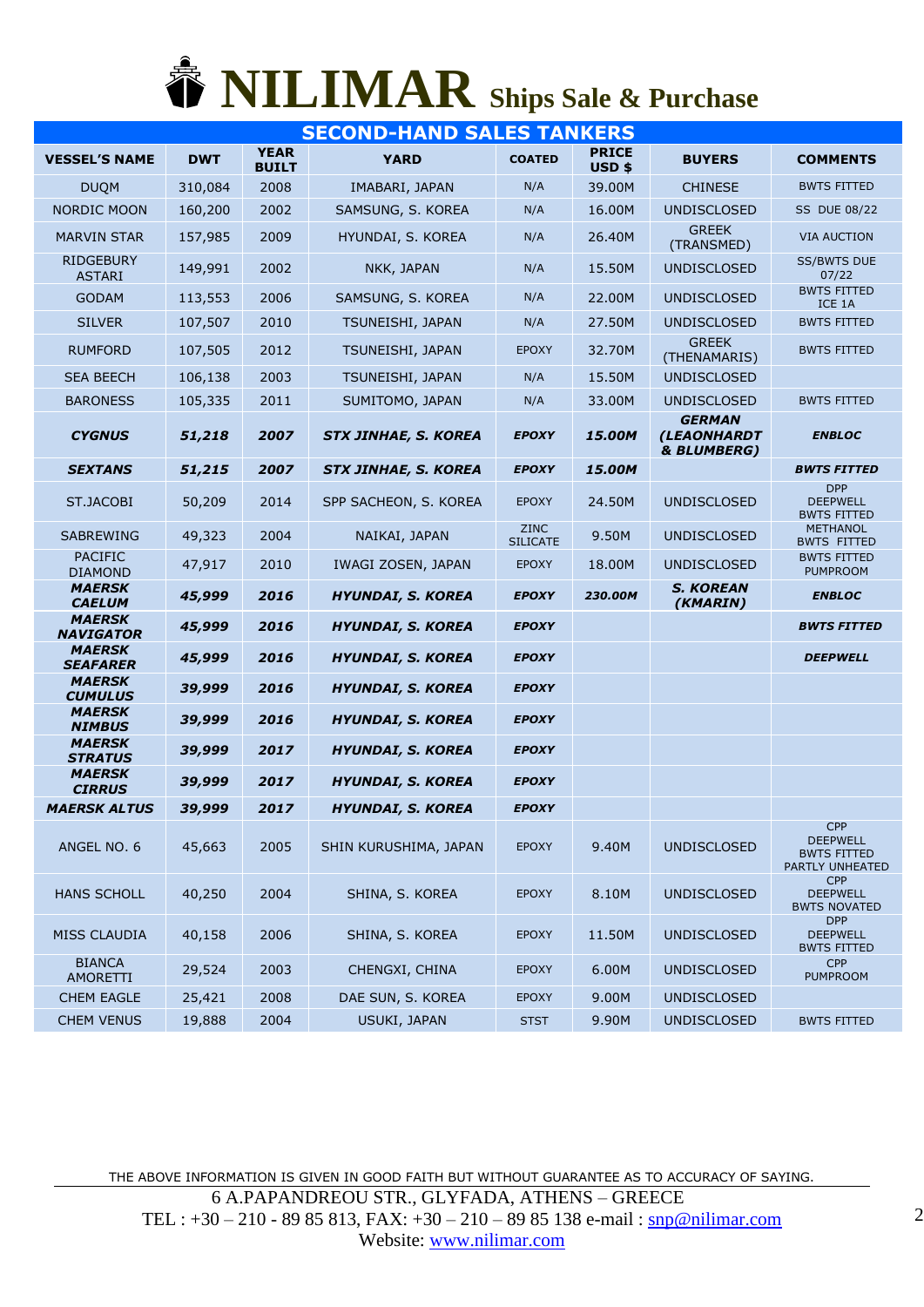

| <b>SECOND-HAND GAS</b> |            |                             |                         |            |                                   |                          |                                 |  |  |  |  |
|------------------------|------------|-----------------------------|-------------------------|------------|-----------------------------------|--------------------------|---------------------------------|--|--|--|--|
| <b>VESSEL'S NAME</b>   | <b>DWT</b> | <b>YEAR</b><br><b>BUILT</b> | <b>YARD</b>             | <b>CBM</b> | <b>PRICE</b><br>USD <sub>\$</sub> | <b>BUYERS</b>            | <b>COMMENTS</b>                 |  |  |  |  |
| <b>GOLAR TUNDRA</b>    | 87,159     | 2015                        | <b>SAMSUNG, S.KOREA</b> | 170,000    | 350.00M                           | <b>ITALIAN</b><br>(SNAM) | <b>FOR</b><br><b>CONVERSION</b> |  |  |  |  |
| <b>GOLAR ARCTIC</b>    | 74,894     | 2003                        | <b>DAEWOO, S. KOREA</b> | 137,814    | 288.00M                           |                          | <b>TO FSRU</b>                  |  |  |  |  |
| <b>BETAGAS</b>         | 4,663      | 1997                        | APPLEDORE, U.K.         | 5,699      | 3.50M                             | <b>FAR EASTERN</b>       | ICE 1B<br><b>SS DUE 08/22</b>   |  |  |  |  |

| <b>DEMOLITION</b> |                                                                                                                                                    |       |      |       |     |             |  |  |  |  |  |
|-------------------|----------------------------------------------------------------------------------------------------------------------------------------------------|-------|------|-------|-----|-------------|--|--|--|--|--|
| <b>TYPE</b>       | <b>YEAR</b><br><b>PRICE</b><br><b>LDT</b><br><b>DWT</b><br><b>VESSEL'S NAME</b><br><b>DESTINATION</b><br><b>COMMENTS</b><br><b>BUILT</b><br>USD/LT |       |      |       |     |             |  |  |  |  |  |
| <b>TANK</b>       | <b>KIRIN</b>                                                                                                                                       | 4,999 | 1993 | 2.187 | 400 | UNDISCLOSED |  |  |  |  |  |
| <b>TANK</b>       | 1992<br>1.500<br>400<br>4,042<br>NEW GRAND OCEAN<br><b>UNDISCLOSED</b>                                                                             |       |      |       |     |             |  |  |  |  |  |

|             | <b>NEWBUILDINGS</b> |                 |                        |                          |                    |                |      |  |  |  |  |  |
|-------------|---------------------|-----------------|------------------------|--------------------------|--------------------|----------------|------|--|--|--|--|--|
| <b>TYPE</b> | <b>SIZE</b>         | <b>DELY</b>     | <b>YARD</b>            | <b>PRICE</b><br>$USD$ \$ | <b>BUYERS</b>      | <b>UNITS</b>   | OPT. |  |  |  |  |  |
| <b>TANK</b> | 115,000DWT          | H1 2025         | <b>HYUNDAI VIETNAM</b> | 62.50M                   | <b>THENAMARIS</b>  | $\overline{2}$ |      |  |  |  |  |  |
| <b>TANK</b> | 50,000DWT           | 2025            | <b>NEW TIMES</b>       | 58,00M                   | EUROGREEN MARITIME | 8              |      |  |  |  |  |  |
| <b>TANK</b> | 7,200DWT            | 2024            | <b>CSSC WUCHANG</b>    | Ξ.                       | <b>SC SHIPPING</b> | $\overline{2}$ |      |  |  |  |  |  |
| <b>TANK</b> | 6,700DWT            | Q1 2024         | <b>ICDAS</b>           | 33,00M                   | <b>UTKILEN</b>     | $\overline{4}$ |      |  |  |  |  |  |
| <b>LNG</b>  | 174,000CBM          | H1 2026         | <b>DAEWOO</b>          | 233.0M                   | <b>MARAN GAS</b>   | $\overline{2}$ |      |  |  |  |  |  |
| <b>LNG</b>  | 174,000CBM          | <b>FEB 2025</b> | <b>HYUNDAI HEAVY</b>   | 230.00M                  | <b>KNUTSEN</b>     | $\overline{2}$ |      |  |  |  |  |  |
| <b>LNG</b>  | 174,000CBM          | Q1 2025         | <b>DAEWOO</b>          | 212.50M                  | H-LINE             | $\overline{4}$ |      |  |  |  |  |  |

| <b>INDEX</b> | <b>WEEK</b><br>THIS | <b>LAST WEEK</b> | <b>LAST YEAR</b> | <b>YEARLY LOW</b> | <b>YEARLY HIGH</b> | <b>YEARLY AVERAGE</b> |
|--------------|---------------------|------------------|------------------|-------------------|--------------------|-----------------------|
| <b>BDTI</b>  |                     | 1104             | 58               | <b>CON</b><br>Jō. | 171                | 858                   |
| <b>BCTI</b>  | $-1$<br>.<br>___    | 1407             | 45F<br>+ບພ       | 444               | 1465               | 730                   |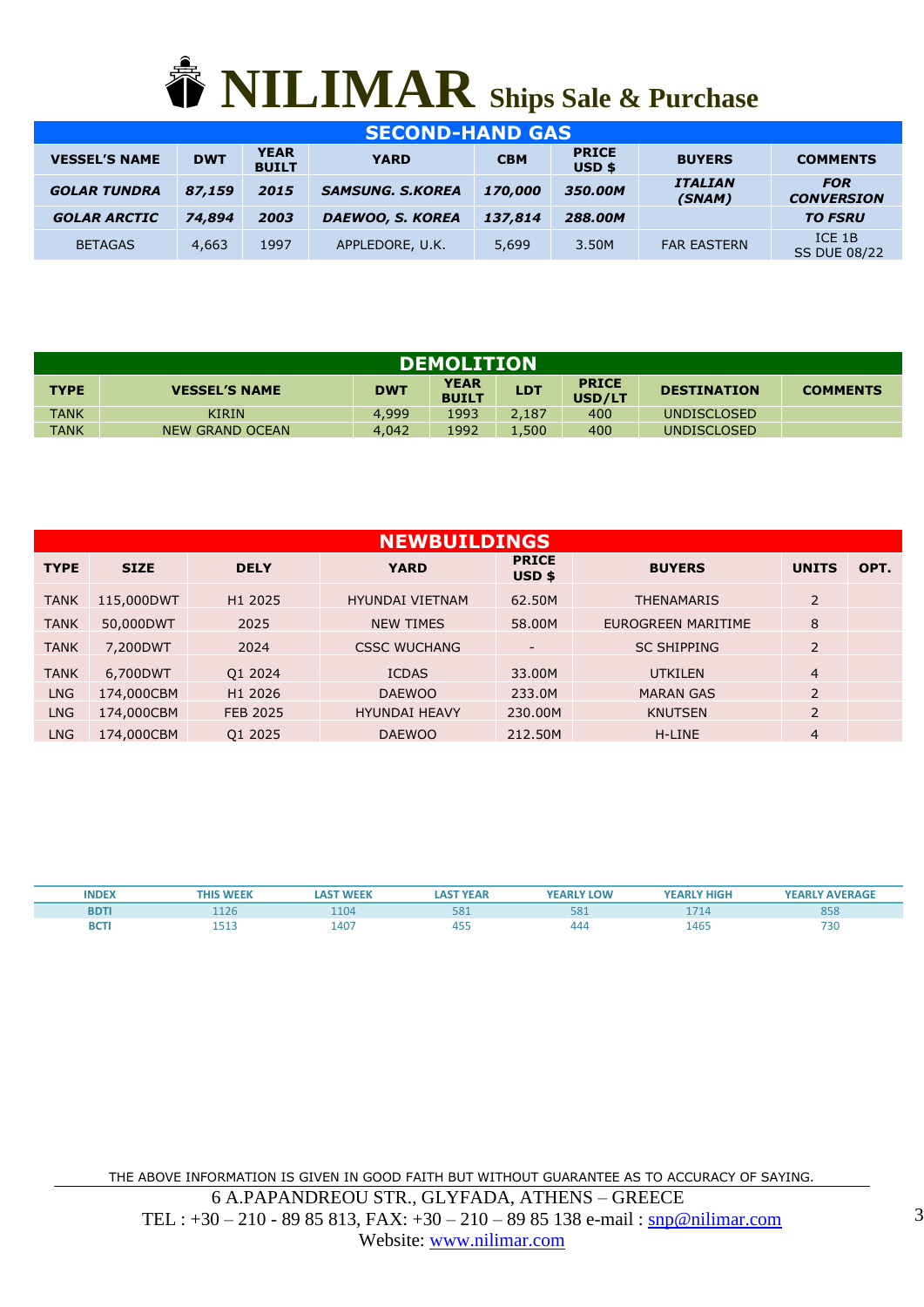

|                                     | <b>SECOND-HAND BULKERS</b> |                             |                                       |                          |                                   |                                     |                                                 |  |  |  |
|-------------------------------------|----------------------------|-----------------------------|---------------------------------------|--------------------------|-----------------------------------|-------------------------------------|-------------------------------------------------|--|--|--|
| <b>VESSEL'S NAME</b>                | <b>DWT</b>                 | <b>YEAR</b><br><b>BUILT</b> | <b>YARD</b>                           | <b>GEAR</b>              | <b>PRICE</b><br>USD <sub>\$</sub> | <b>BUYERS</b>                       | <b>COMMENTS</b>                                 |  |  |  |
| <b>HL PRIDE</b>                     | 179,656                    | 2016                        | DALIAN, CHINA                         |                          | 44.30M                            | <b>USA BASED</b><br>(JP MORGAN)     | <b>BWTS FITTED</b><br><b>ECO</b>                |  |  |  |
| <b>ROSEBANK</b>                     | 177,029                    | 2010                        | NEW TIMES, CHINA                      | $\equiv$                 | 27.50M                            | <b>UK BASED</b>                     | <b>BWTS DUE</b>                                 |  |  |  |
| <b>NORD LYRA</b>                    | 82,318                     | 2020                        | YAMIC, CHINA                          | $\overline{\phantom{0}}$ | 37.80M                            | <b>GREEK</b>                        | <b>ENBLOC</b>                                   |  |  |  |
| <b>NORD LUNA</b>                    | 82,308                     | 2020                        | YAMIC, CHINA                          |                          | 37.80M                            |                                     |                                                 |  |  |  |
| <b>CAPRICORN MOON</b>               | 81,828                     | 2015                        | TSUNEISHI CEBU,<br><b>PHILIPPINES</b> |                          | 34.00M                            | <b>GERMAN</b>                       | <b>BWTS FITTED</b>                              |  |  |  |
| <b>ELIM JOYCE</b>                   | 77,834                     | 2004                        | CHINA KAOHSIUNG,<br><b>TAIWAN</b>     | <b>GLESS</b>             | 14.90M                            | <b>CHINESE</b>                      | <b>BWTS FITTED</b>                              |  |  |  |
| <b>ORIENT PRIMA</b>                 | 76,596                     | 2005                        | IMABARI, JAPAN                        | <b>GLESS</b>             | 17.00M                            | <b>UNDISCLOSED</b>                  | <b>BWTS FITTED</b>                              |  |  |  |
| <b>GLORY ONE</b>                    | 73,180                     | 2002                        | NAMURA, JAPAN                         | <b>GLESS</b>             | 11.50M                            | <b>CHINESE</b>                      | <b>SS DUE 06/22</b>                             |  |  |  |
| <b>AGIA SKEPI</b>                   | 73,018                     | 1999                        | DAEDONG, S. KOREA                     | <b>GLESS</b>             | 11.00M                            | <b>UNDISCLOSED</b>                  |                                                 |  |  |  |
| <b>NAVIGARE BOREAS</b>              | 61,491                     | 2016                        | DALIAN COSCO, CHINA                   | <b>CR 4X30T</b>          | 29.80M                            | <b>UNDISCLOSED</b>                  | <b>TC ATTACHED</b>                              |  |  |  |
| <b>IVS PINEHURST</b>                | 57,811                     | 2015                        | TSUNEISHI CEBU,<br>PHILIPPINES        | <b>CR 4x35T</b>          | 18,00M                            | <b>S.AFRICAN</b><br>(GRINDROD)      | <b>BWTS FITTED</b><br><b>ECO</b><br>PO DECLARED |  |  |  |
| <b>VAN FORTUNE</b>                  | 56,847                     | 2009                        | TAIZHOU SANFU,<br><b>CHINA</b>        | <b>CR 4X30T</b>          | 16.50M                            | <b>CHINESE</b><br>(HNA TECHNOLOGY)  | <b>BWTS FITTED</b><br><b>DD DUE 07/22</b>       |  |  |  |
| <b>BAO CHUAN</b>                    | 56,039                     | 2007                        | MITSUI, JAPAN                         | <b>CR 4x30T</b>          | 17.80M                            | <b>CHINESE</b>                      | <b>BWTS FITTED</b>                              |  |  |  |
| <b>EVNIA</b>                        | 53,806                     | 2003                        | NEW CENTURY, CHINA                    | <b>CR 4x40T</b>          | 14.00M                            | <b>UNDISCLOSED</b>                  |                                                 |  |  |  |
| <b>INTERLINK</b><br><b>SAGACITY</b> | 38,743                     | 2015                        | <b>TAIZHOU KOUAN,</b><br><b>CHINA</b> | <b>CR 4x30T</b>          | 26.00M                            | <b>UNDISCLOSED</b>                  | <b>ENBLOC</b>                                   |  |  |  |
| <b>INTERLINK</b><br><b>ACTIVITY</b> | 38,710                     | 2015                        | <b>TAIZHOU KOUAN,</b><br><b>CHINA</b> | <b>CR 4x30T</b>          | 26.00M                            |                                     | <b>ECO</b><br><b>BWTS FITTED</b>                |  |  |  |
| <b>INTERLINK DIGNITY</b>            | 38,668                     | 2015                        | HUATAI NANTONG,<br><b>CHINA</b>       | <b>CR 4X30T</b>          | 26.30M                            | <b>UK BASED</b><br>(TUFTON OCEANIC) | <b>OHBS</b>                                     |  |  |  |
| ANNE METTE BULKER                   | 38,118                     | 2012                        | NAIKAI ZOSEN, JAPAN                   | <b>CR 4X30T</b>          | 23.00M                            | <b>TURKISH</b>                      |                                                 |  |  |  |
| <b>AFRICAN ROOK</b>                 | 37,686                     | 2015                        | NAIKAI ZOSEN, JAPAN                   | <b>CR 4X30T</b>          | 27.00m                            | <b>UNDISCLOSED</b>                  | <b>OHBS</b>                                     |  |  |  |
| <b>ADRIATIC PEARL</b>               | 37,294                     | 2012                        | ZHEJIANG OUHUA,<br><b>CHINA</b>       | <b>CR 4X30T</b>          | 19.80M                            | <b>EUROPEAN</b>                     | <b>BWTS FITTED</b>                              |  |  |  |
| <b>NORDIC SEOUL</b>                 | 35,882                     | 2017                        | <b>SAMJIN, CHINA</b>                  | <b>CR 4X30T</b>          | 24.50M                            | <b>THAI</b><br>(PRECIOUS)           | <b>ENBLOC</b><br><b>SS DUE 08/22</b>            |  |  |  |
| <b>NORDIC BUSAN</b>                 | 35,800                     | 2018                        | <b>SAMJIN, CHINA</b>                  | <b>CR 4X30T</b>          | 25.50M                            |                                     |                                                 |  |  |  |
| <b>CL ANTWERP</b>                   | 33,687                     | 2010                        | SAMJIN, CHINA                         | <b>CR 4x35T</b>          | 16.50M                            | <b>UNDISCLOSED</b>                  |                                                 |  |  |  |
| <b>GOLDEN MAPLE</b>                 | 32,527                     | 2009                        | ZHEJIANG HONGXIN,<br><b>CHINA</b>     | <b>CR 4X30T</b>          | 14.00M                            | <b>UNDISCLOSED</b>                  | <b>BWTS FITTED</b>                              |  |  |  |
| <b>SUPER KATE</b>                   | 32,162                     | 2008                        | HAKODATE, JAPAN                       | <b>CR 4X30T</b>          | 16.70M                            | <b>UNDISCLOSED</b>                  | <b>BWTS FITTED</b>                              |  |  |  |
| <b>VEGA GRANAT</b>                  | 31,780                     | 2011                        | FUJIAN MAWEI, CHINA                   | <b>CR 4X30T</b>          | 17.50M                            | <b>UNDISCLOSED</b>                  | <b>BWTS NOVATED</b><br><b>LOGS FITTED</b>       |  |  |  |
| <b>CANOPUS</b>                      | 28,515                     | 2006                        | SHIMANAMI, JAPAN                      | <b>CR 4X30T</b>          | 13.00M                            | <b>CHINESE</b>                      | <b>BWTS FITTED</b>                              |  |  |  |
| <b>AMIRA SOPHIE</b>                 | 28,202                     | 2011                        | I-S SHIPYARD, JAPAN                   | <b>CR 4X30T</b>          | 17.80M                            | <b>UNDISCLOSED</b>                  | <b>BWTS FITTED</b>                              |  |  |  |

| <b>SECOND-HAND TWEEN / MPP / GENERAL CARGO</b> |            |                             |             |             |                          |               |                 |  |  |
|------------------------------------------------|------------|-----------------------------|-------------|-------------|--------------------------|---------------|-----------------|--|--|
| <b>VESSEL'S NAME</b>                           | <b>DWT</b> | <b>YEAR</b><br><b>BUILT</b> | <b>YARD</b> | <b>GEAR</b> | <b>PRICE</b><br>$USD$ \$ | <b>BUYERS</b> | <b>COMMENTS</b> |  |  |
| - NO SALES REPORTED THIS WEEK -                |            |                             |             |             |                          |               |                 |  |  |

THE ABOVE INFORMATION IS GIVEN IN GOOD FAITH BUT WITHOUT GUARANTEE AS TO ACCURACY OF SAYING. 6 A.PAPANDREOU STR., GLYFADA, ATHENS – GREECE TEL :  $+30 - 210 - 8985813$ , FAX:  $+30 - 210 - 8985138$  e-mail : [snp@nilimar.com](mailto:snp@nilimar.com) Website: [www.nilimar.com](http://www.nilimar.com/)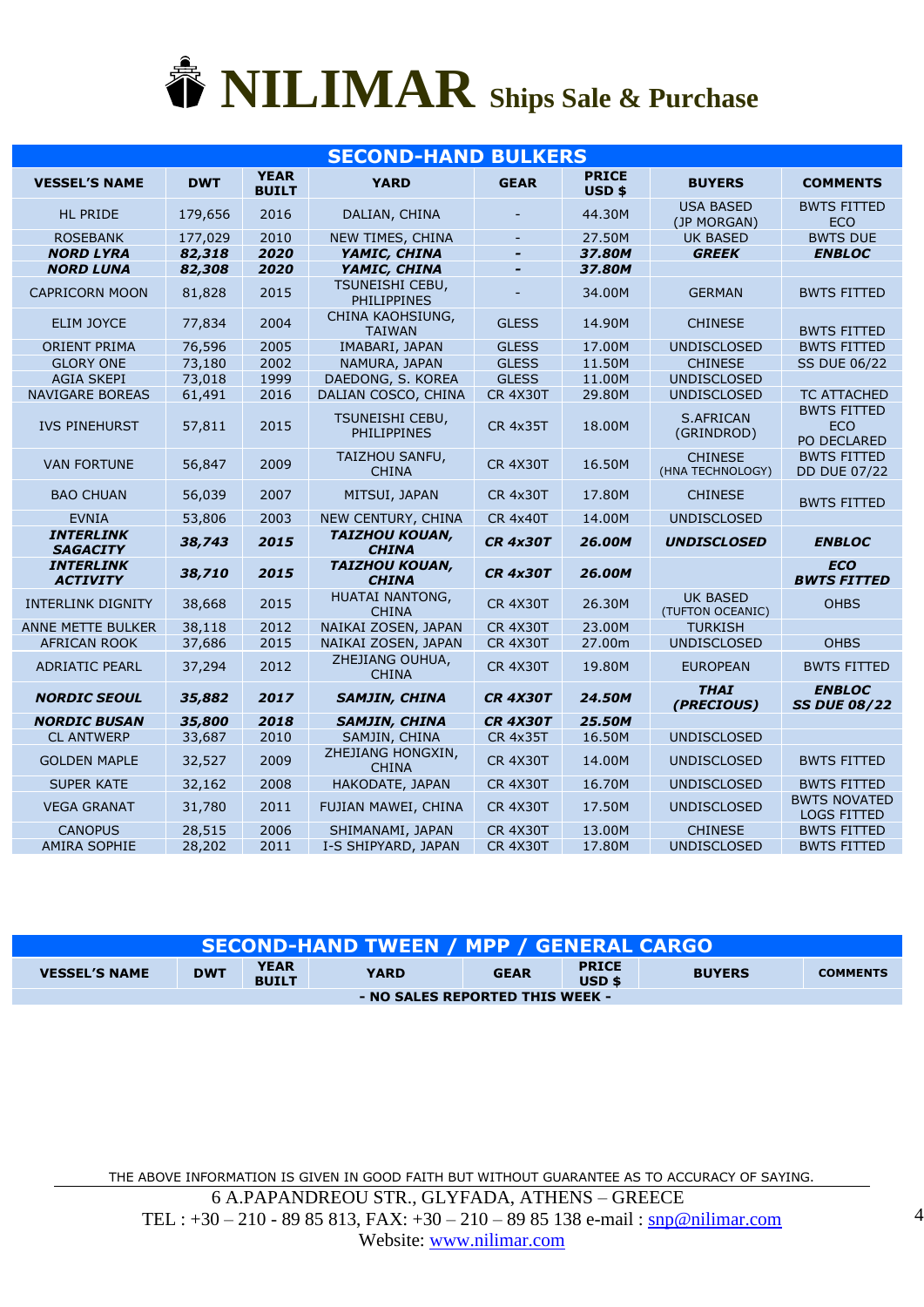

| <b>DEMOLITION</b>               |                      |            |                             |            |                        |                    |                 |  |  |
|---------------------------------|----------------------|------------|-----------------------------|------------|------------------------|--------------------|-----------------|--|--|
| <b>TYPE</b>                     | <b>VESSEL'S NAME</b> | <b>DWT</b> | <b>YEAR</b><br><b>BUILT</b> | <b>LDT</b> | <b>PRICE</b><br>USD/LT | <b>DESTINATION</b> | <b>COMMENTS</b> |  |  |
| - NO SALES REPORTED THIS WEEK - |                      |            |                             |            |                        |                    |                 |  |  |

|             | <b>NEWBUILDINGS</b> |                               |                        |                          |                     |                |      |  |  |  |  |
|-------------|---------------------|-------------------------------|------------------------|--------------------------|---------------------|----------------|------|--|--|--|--|
| <b>TYPE</b> | <b>SIZE</b>         | <b>DELY</b>                   | <b>YARD</b>            | <b>PRICE</b><br>$USD$ \$ | <b>BUYERS</b>       | <b>UNITS</b>   | OPT. |  |  |  |  |
| <b>BULK</b> | 82,500DWT           | AUG 2024 - JAN 2025           | <b>COSCO YANGZHOU</b>  |                          | <b>SAFE BULKERS</b> | $\overline{2}$ |      |  |  |  |  |
| <b>BULK</b> | 82,000DWT           | 2024                          | <b>COSCO DALIAN</b>    | 40.00M                   | <b>CMB LEASING</b>  | $\overline{4}$ |      |  |  |  |  |
| <b>BULK</b> | 63,000DWT           | H <sub>2</sub> 2024 - 01 2025 | <b>HYUNDAI VIETNAM</b> | 36.50M                   | <b>THENAMARIS</b>   | $\overline{4}$ |      |  |  |  |  |
| <b>BULK</b> | 63,000DWT           | 2024                          | <b>NEW DAYANG</b>      | 32.50M                   | <b>CMB LEASING</b>  | $\overline{4}$ |      |  |  |  |  |

| <b>INDEX</b> | <b>THIS WEEK</b> | <b>LAST WEEK</b> | <b>LAST YEAR</b> | <b>YEARLY LOW</b> | <b>YEARLY HIGH</b> | <b>YEARLY AVERAGE</b> |
|--------------|------------------|------------------|------------------|-------------------|--------------------|-----------------------|
| <b>BDI</b>   | 2320             | 2633             | 2857             | 1381              | 5526               | 3012                  |
| <b>BCI</b>   | 2371             | 2927             | 3346             | 891               | 10112              | 3755                  |
| <b>BPI</b>   | 2629             | 2851             | 3302             | 1796              | 4327               | 3193                  |
| <b>BSI</b>   | 2495             | 2703             | 2592             | 1594              | 3584               | 2742                  |
| <b>BHSI</b>  | 1417             | 1595             | 1361             | 990               | 2057               | 1613                  |